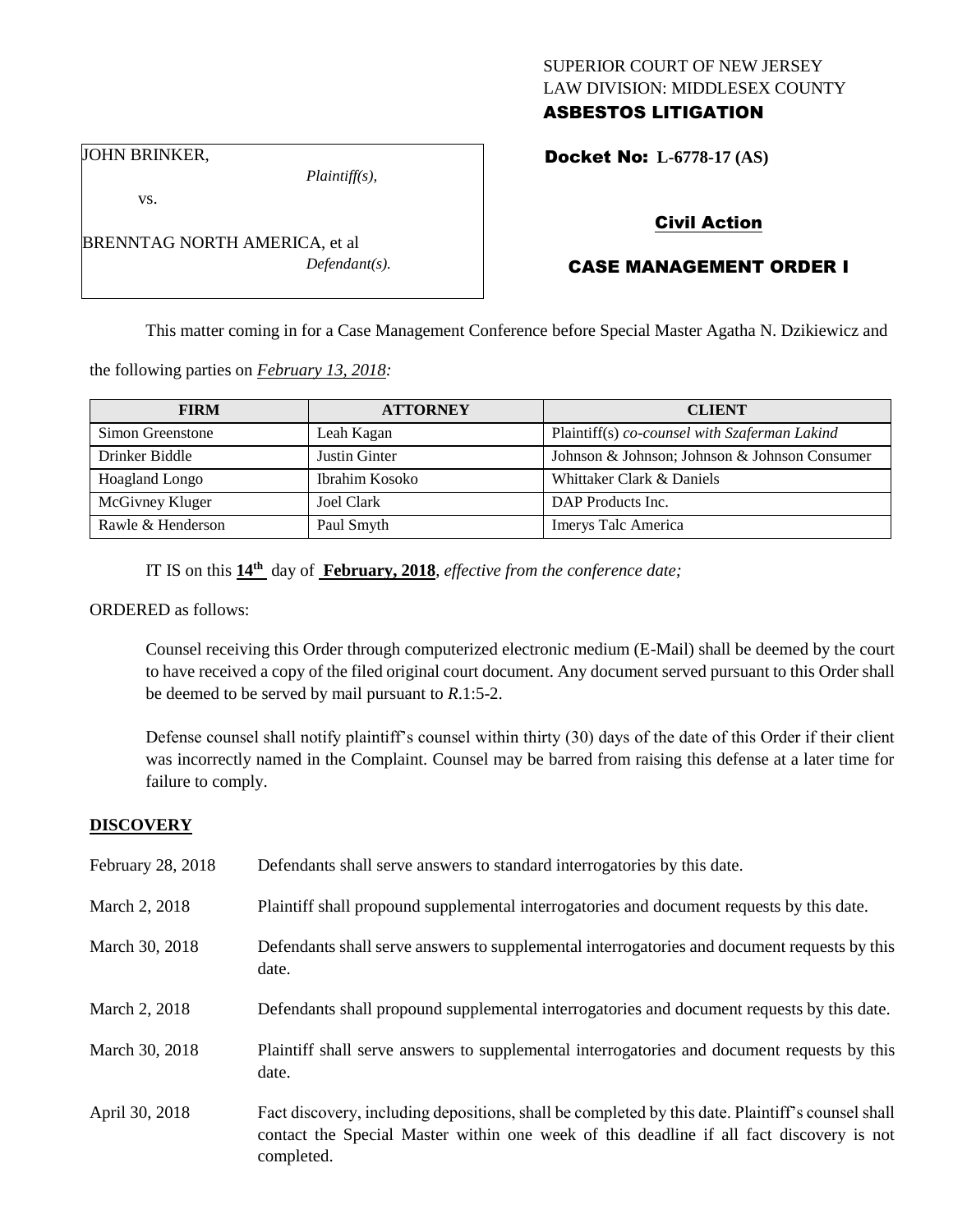## April 30, 2018 Depositions of corporate representatives shall be completed by this date.

## **EARLY SETTLEMENT**

June 22, 2018 Settlement demands shall be served on all counsel and the Special Master by this date.

# **SUMMARY JUDGMENT MOTION PRACTICE**

- June 22, 2018 Plaintiff's counsel shall advise, in writing, of intent not to oppose motions by this date.
- July 6, 2018 Summary judgment motions shall be filed no later than this date.
- August 3, 2018 Last return date for summary judgment motions.

## **MEDICAL DEFENSE**

| May 31, 2018       | Plaintiff shall serve medical expert reports by this date.                                                                                                                                                                                               |
|--------------------|----------------------------------------------------------------------------------------------------------------------------------------------------------------------------------------------------------------------------------------------------------|
| May 31, 2018       | Upon request by defense counsel, plaintiff is to arrange for the transfer of pathology specimens<br>and x-rays, if any, by this date.                                                                                                                    |
| September 14, 2018 | Defendants shall identify its medical experts and serve medical reports, if any, by this date. In<br>addition, defendants shall notify plaintiff's counsel (as well as all counsel of record) of a<br>joinder in an expert medical defense by this date. |

## **LIABILITY EXPERT REPORTS**

| June 29, 2018 | Plaintiff shall identify its liability experts and serve liability expert reports or a certified expert |
|---------------|---------------------------------------------------------------------------------------------------------|
|               | statement by this date or waive any opportunity to rely on liability expert testimony.                  |

September 14, 2018 Defendants shall identify its liability experts and serve liability expert reports, if any, by this date or waive any opportunity to rely on liability expert testimony.

## **ECONOMIST EXPERT REPORTS**

- June 29, 2018 Plaintiff shall identify its expert economists and serve expert economist report(s), if any, by this date or waive any opportunity to rely on economic expert testimony.
- September 14, 2018 Defendants shall identify its expert economists and serve expert economist report(s), if any, by this date or waive any opportunity to rely on economic expert testimony.

## **EXPERT DEPOSITIONS**

October 5, 2018 Expert depositions shall be completed by this date. To the extent that plaintiff and defendant generic experts have been deposed before, the parties seeking that deposition in this case must file an application before the Special Master and demonstrate the necessity for that deposition. To the extent possible, documents requested in a deposition notice directed to an expert shall be produced three days in advance of the expert deposition. The expert shall not be required to produce documents that are readily accessible in the public domain.

 $\_$  ,  $\_$  ,  $\_$  ,  $\_$  ,  $\_$  ,  $\_$  ,  $\_$  ,  $\_$  ,  $\_$  ,  $\_$  ,  $\_$  ,  $\_$  ,  $\_$  ,  $\_$  ,  $\_$  ,  $\_$  ,  $\_$  ,  $\_$  ,  $\_$  ,  $\_$  ,  $\_$  ,  $\_$  ,  $\_$  ,  $\_$  ,  $\_$  ,  $\_$  ,  $\_$  ,  $\_$  ,  $\_$  ,  $\_$  ,  $\_$  ,  $\_$  ,  $\_$  ,  $\_$  ,  $\_$  ,  $\_$  ,  $\_$  ,